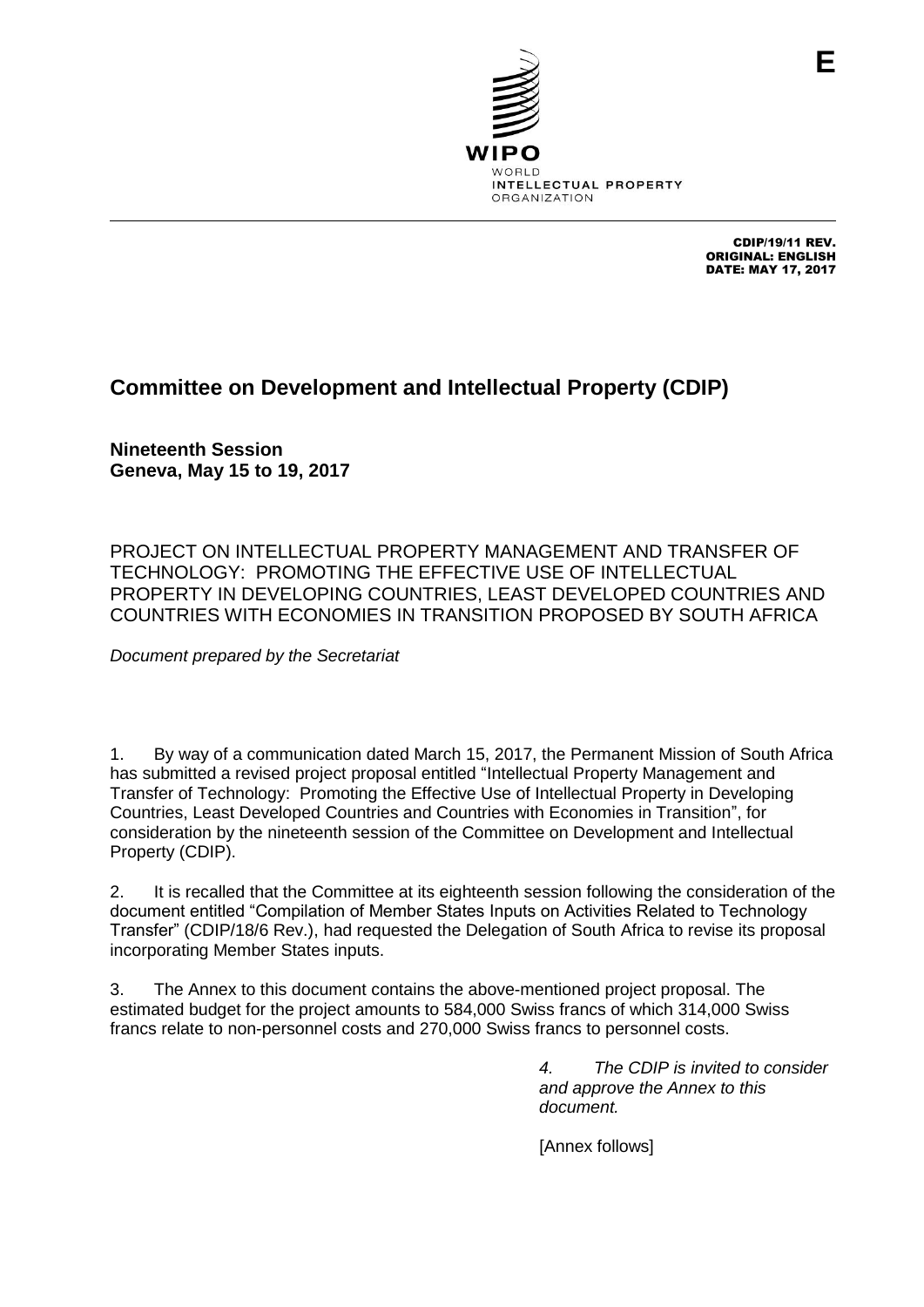### **PROPOSAL FROM THE DELEGATION OF SOUTH AFRICA PROPOSED WIPO ACTIVITIES IN THE AREA OF TECHNOLOGY TRANSFER**

RELEVANT DEVELOPMENT AGENDA RECOMMENDATIONS: 1, 10, 12, 23, 25, 31 and 40

| 1.<br><b>SUMMARY</b>                  |                                                                                                                                                                                                                                                                                                                                                                                                                                                                                                                              |
|---------------------------------------|------------------------------------------------------------------------------------------------------------------------------------------------------------------------------------------------------------------------------------------------------------------------------------------------------------------------------------------------------------------------------------------------------------------------------------------------------------------------------------------------------------------------------|
| <u>Title</u>                          | Intellectual Property Management and Transfer of Technology:<br>Promoting the Effective Use of Intellectual Property in Developing<br>Countries, Least Developed Countries and Countries with<br><b>Economies in Transition</b>                                                                                                                                                                                                                                                                                              |
| Development Agenda<br>Recommendations | Recommendation 1: WIPO technical assistance shall be, inter alia,<br>development-oriented, demand-driven and transparent, taking into<br>account the priorities and the special needs of developing countries,<br>especially LDCs, as well as the different levels of development of<br>Member States and activities should include time frames for<br>completion. In this regard, design, delivery mechanisms and<br>evaluation processes of technical assistance programs should be<br>country specific.                   |
|                                       | Recommendation 10: To assist Member States to develop and<br>improve national intellectual property institutional capacity through<br>further development of infrastructure and other facilities with a view<br>to making national intellectual property institutions more efficient and<br>promote fair balance between intellectual property protection and the<br>public interest. This technical assistance should also be extended to<br>sub-regional and regional organizations dealing with intellectual<br>property. |
|                                       | Recommendation 12: To further mainstream development<br>considerations into WIPO's substantive and technical assistance<br>activities and debates, in accordance with its mandate.                                                                                                                                                                                                                                                                                                                                           |
|                                       | Recommendation 23: To consider how to better promote<br>pro-competitive intellectual property licensing practices, particularly<br>with a view to fostering creativity, innovation and the transfer and<br>dissemination of technology to interested countries, in particular<br>developing countries and LDCs.                                                                                                                                                                                                              |
|                                       | Recommendation 25: To explore intellectual property -related<br>policies and initiatives necessary to promote the transfer and<br>dissemination of technology, to the benefit of developing countries<br>and to take appropriate measures to enable developing countries to<br>fully understand and benefit from different provisions, pertaining to<br>flexibilities provided for in international agreements, as appropriate.                                                                                              |
|                                       | Recommendation 31: To undertake initiatives agreed by Member<br>States, which contribute to transfer of technology to developing<br>countries, such as requesting WIPO to facilitate better access to<br>publicly available patent information.                                                                                                                                                                                                                                                                              |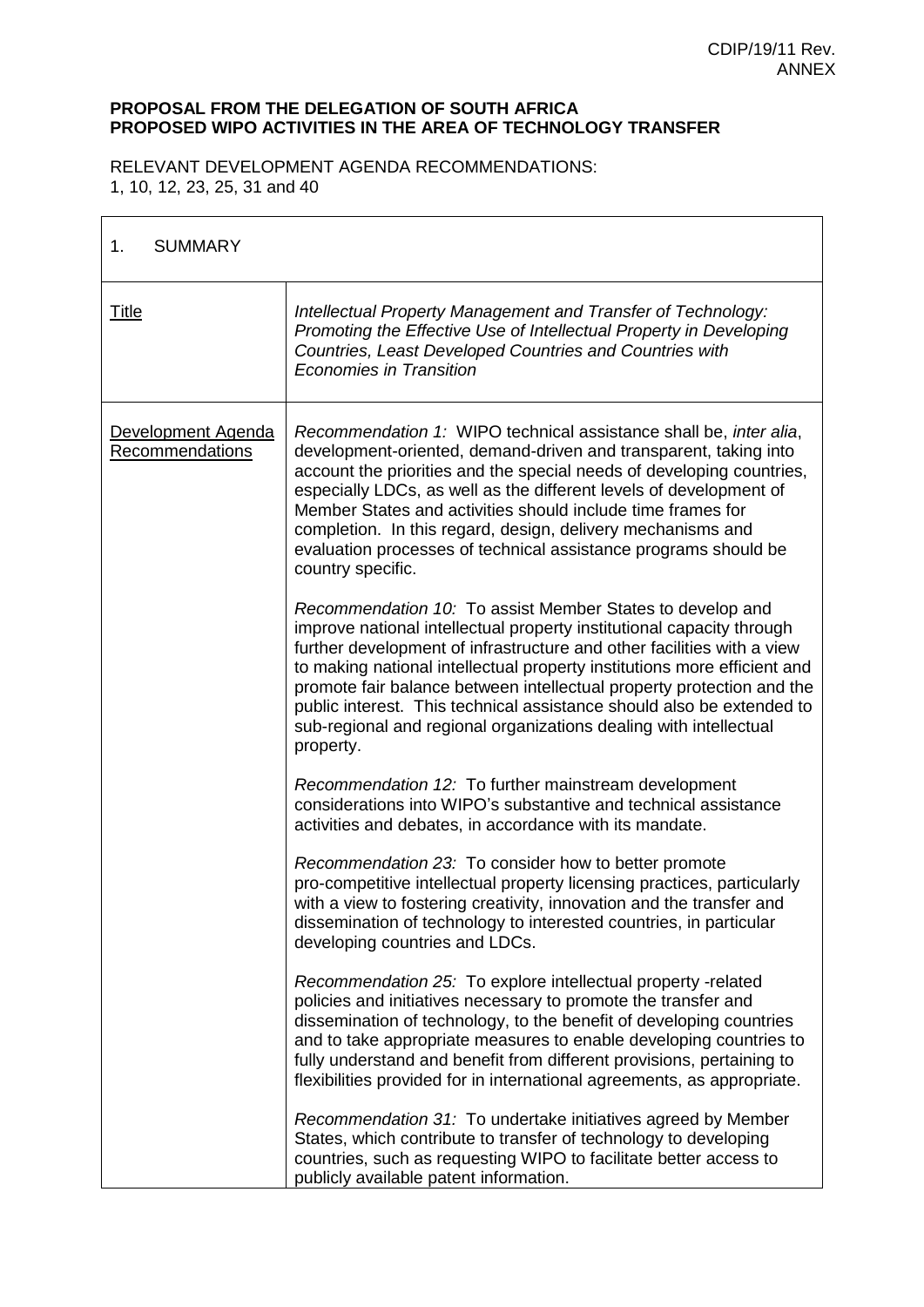|                                        | Recommendation 40: To request WIPO to intensify its cooperation<br>on IP related issues with United Nations agencies, according to<br>Member States' orientation, in particular United Nations Conference<br>on Trade and Development (UNCTAD), United Nations Environment<br>Programme (UNEP), World Health Organization (WHO), United<br>Nations Industrial Development Organization (UNIDO), United<br>Nations Educational, Scientific and Cultural Organization (UNESCO)<br>and other relevant international organizations, in order to strengthen<br>the coordination for maximum efficiency in undertaking development<br>programs. |
|----------------------------------------|-------------------------------------------------------------------------------------------------------------------------------------------------------------------------------------------------------------------------------------------------------------------------------------------------------------------------------------------------------------------------------------------------------------------------------------------------------------------------------------------------------------------------------------------------------------------------------------------------------------------------------------------|
| <b>Brief Description of</b><br>Project | Many countries around the world have enacted legislation to ensure<br>greater socio-economic returns from public investment in research<br>and/or development. This top-down approach mandates a bottom<br>up response in terms of awareness, training and skills development<br>in the field of IP management and transfer of technology for funders,<br>developers, managers and users of IP.                                                                                                                                                                                                                                           |
|                                        | There are many factors that stifle innovation (in all forms be it<br>incremental, social, open, radical, etc.), one of which is the shortage<br>in the required skills in IP management and transfer of technologies<br>for funders, developers, managers and users in the innovation value<br>chain.                                                                                                                                                                                                                                                                                                                                     |
|                                        | The project aims to enhance the innovation capabilities of<br>Developing Countries, Least Developed Countries and Countries<br>with Economies in Transition by deploying training/capacity building<br>opportunities, cooperation opportunities, and learning materials such<br>as guides and best practices documents (both academic and<br>practical in nature) for a range of players along the innovation value<br>in a more targeted manner.                                                                                                                                                                                         |
|                                        | The project will be implemented in four (4) selected pilot countries,<br>including South Africa, where it will aim at building capacities of key<br>stakeholders (ranging from funders, developers, to managers and<br>ultimately users) and increasing cooperation between Member<br>States to facilitate knowledge transfer.                                                                                                                                                                                                                                                                                                            |
|                                        | The project is particularly relevant in the context of the Development<br>Agenda, where it seeks to demonstrate how developing, emerging<br>and least developed countries can benefit from capacity<br>development in IP management and transfer of technologies, with<br>the overall end goal of enhanced innovation. Focusing on<br>experiences in selected pilot countries including South Africa, the<br>project will showcase how the strategic use of IP tools can create<br>opportunities for socio-economic development.                                                                                                          |
| Implementing<br><u>Program</u>         | Program 14                                                                                                                                                                                                                                                                                                                                                                                                                                                                                                                                                                                                                                |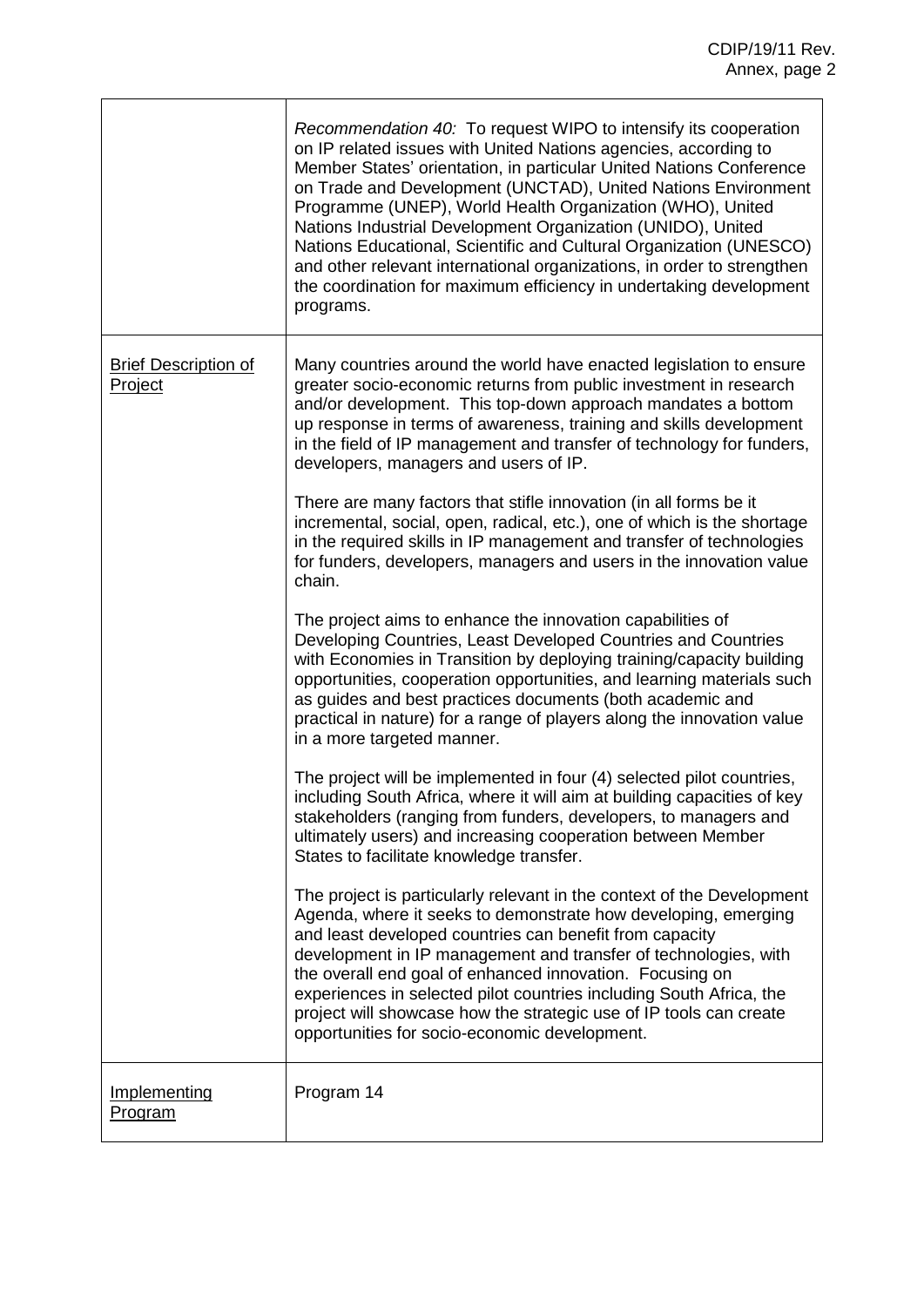#### CDIP/19/11 Rev. Annex, page 3

| Links to other related<br>Program(s)/DA<br>Project(s)            | DA 16 20 03                                                                                                                                                                                                                                        |
|------------------------------------------------------------------|----------------------------------------------------------------------------------------------------------------------------------------------------------------------------------------------------------------------------------------------------|
| Links to Expected<br>Results in the<br><b>Program and Budget</b> | <i>Expected Result III.2</i> : Enhanced human resource capacities able to<br>deal with the broad range of requirements for the effective use of IP<br>for development in developing countries, LDCs and countries with<br>economies in transition. |
| <b>Project Duration</b>                                          | 31 months                                                                                                                                                                                                                                          |
| <b>Project Budget</b>                                            | Total non-personnel costs: 314,000 Swiss francs<br>Total personnel costs: 270,000 Swiss francs                                                                                                                                                     |
|                                                                  |                                                                                                                                                                                                                                                    |

### 2. PROJECT DESCRIPTION

### 2.1. Introduction to the issue

 $\overline{a}$ 

Innovation alone is not the answer to faster growth and inclusive development, however, it remains a significant and vital source and catalyst. In particular, it is worth noting that Sustainable Development Goal 9 (Build resilient infrastructure, promote inclusive and sustainable industrialization and foster innovation) implies that *"*without technology and innovation, industrialisation will not happen, and without industrialisation, development will not happen.*" 1*

It is universally acknowledged that "Developments in science and technology are fundamentally altering the way people live, connect, communicate and transact, with profound effects on economic development*"* with innovation as a critical catalyst regardless of the developmental status of a country or region. Intellectual property (IP) and the associated rights are a critical aspect to innovation and economic growth and this is summed up aptly as follows: "IP rights include patents, copyrights, trademarks, (designs) and trade secrets, each of which is subject to separate laws in every country. IP laws evolved over centuries as a tool to derive public benefits from the innovation cycle. Because it is so tightly linked to innovation, intellectual property (and in many instances the associated rights) holds a key to our future"<sup>2</sup>.

However, IP and the associated rights remains a poorly understood instrument in many jurisdictions, let alone the ability to ensure that the IP finds application within an innovation value chain to ensure that the products, processes and services that embody the IP end up in the hands of end users.

2 <http://iipdigital.usembassy.gov/st/english/publication/2009/11/20091106141914ebyessedo0.5504833.html#axzz36yvEkIZ9>

<sup>&</sup>lt;sup>1</sup> Industrial Development Report 2016: The Role of Technology and Innovation in Inclusive and Sustainable Industrial Developmen[t;https://www.unido.org/fileadmin/user\\_media\\_upgrade/Resources/Publications/EBOOK\\_IDR2016\\_FULL](https://www.unido.org/fileadmin/user_media_upgrade/Resources/Publications/EBOOK_IDR2016_FULLREPORT.pdf) [REPORT.pdf](https://www.unido.org/fileadmin/user_media_upgrade/Resources/Publications/EBOOK_IDR2016_FULLREPORT.pdf)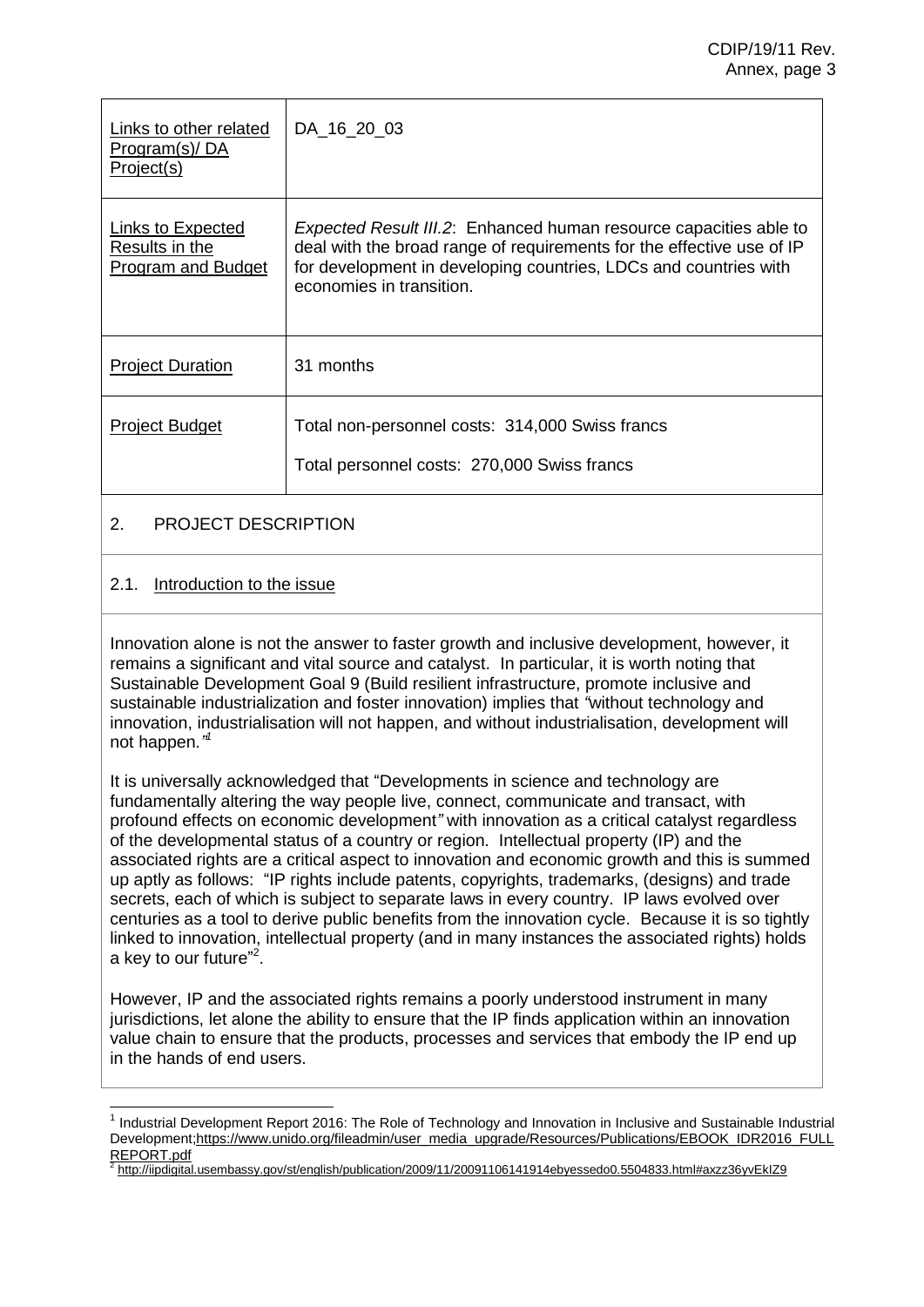There are a number of players along the innovation value chain required to take a product (including process) or service to market, and these players include:

(a) funders of research commercialization / utilization<sup>3</sup> (including employees within government funding agencies);

(b) *developers of the IP* (including researchers);

(c) *managers of the IP* (including individuals within research offices and technology transfer offices based at higher education institutions or public research organizations); and

(d) *users of the IP* (including SMMEs and industry/ private sector players).

These various players all require a clear understanding of:

(a) Intellectual property and associated intellectual property protection strategies, relevant for different technology types;

(b) Effective active intellectual property management including infringement monitoring with a particular emphasis to empower developing, emerging and least developed countries to ensure no third party is abusing their IP;

(c) Usage of IP tools, including flexibilities to access technologies relevant to the technological needs of a particular country;

(d) IP marketing and how to engage with industry partners (including SMMEs and industry players);

(e) Conclusion of transactions for commercialization / utilization including negotiation strategies and pitfalls to avoid, as well as how to set up a start-up and ultimately spin it out; and

(f) An understanding of commercialization in the global market.

The project is particularly relevant in the context of the Development Agenda, where it seeks to demonstrate how developing, emerging and least developed countries can benefit from capacity development in IP management and transfer of technologies, with the overall end goal of enhanced innovation. Focusing on experiences in selected pilot countries including South Africa, the project will showcase how the strategic use of IP tools can create opportunities for socio-economic development.

### 2.2. Objectives

Addressing Development Agenda Recommendations 1, 10, 12, 23, 25, 31 and 40, the project aims to achieve the following general objective and more specific objectives:

 $3$  Where utilization is commercialization but not for monetary gain.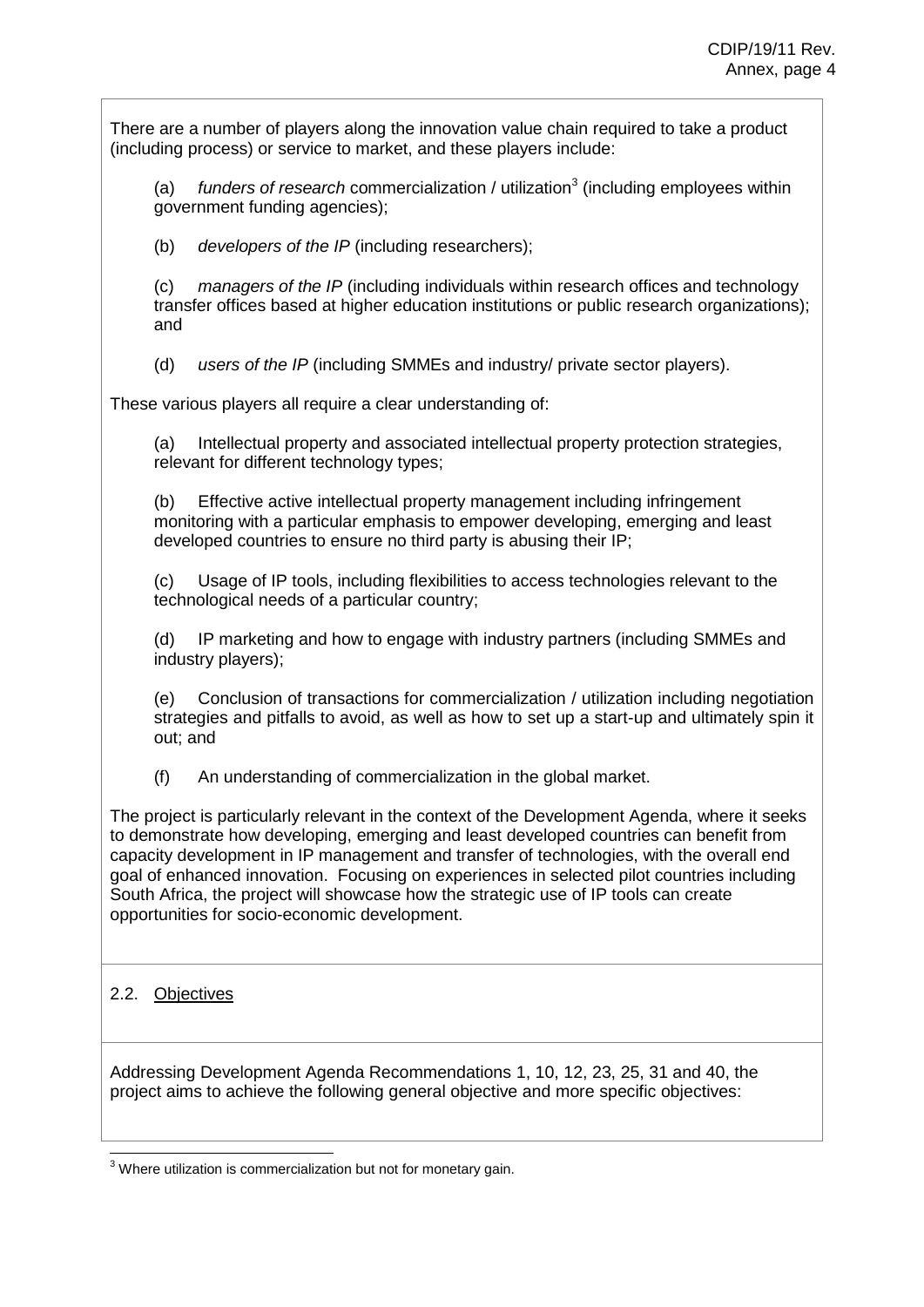### General objective:

To promote the effective use of intellectual property and any associated intellectual property rights as a tool for socio-economic development in developing, emerging and least developed countries, in particular, the use of intellectual property developed following public investment in research and/or development.

### Specific Objectives:

1. Establish a framework for more effectively targeting capacity building activities in the field of technology transfer; and

2. Create capacity in IP management and transfer of technologies amongst the key role players in the categories of funders, developers, managers and users of IP.

### 2.3. Delivery Strategy

The project objectives will be achieved through the implementation of the following activities:

1. Developing a methodology and toolkit (including possibly surveys, interview templates, profile templates) for assessing training needs in areas related to technology transfer and commercialization/utilization to enable a better targeting of training activities in terms of audience, subject matter, and delivery;

2. Preparing a detailed mapping of technology value chains in four pilot countries, including their elements (funders, developers, managers, and users of IP and associated support institutions such as TISCs) and the relationships between them, to determine training outcomes to be achieved;

3. Assessing training needs among elements of the technology value chains using the methodology and toolkit and establishing training plans for the four pilot countries to address these needs;

4. Carrying out training activities to implement the training plans established for the four pilot countries, including as appropriate, on-site activities, distance learning, and participation in educational programs; these capacity building activities would include practical training workshops on effective technology commercialization and IP management targeting the key role players and possibly on-the-job training opportunities and internships; opportunities for partnerships with IP management organizations, universities, and other institutions with relevant capabilities will be explored, with South-South cooperation as one means to maximize knowledge transfer, impact and longer term sustainability of these activities; and

5. Evaluating the results of the training activities to refine the methodology and toolkit.

The actual selection of pilot countries, in addition to South Africa, will be based on criteria including:

1. Existence of a national or institutional framework for intellectual property protection and/or commercialization;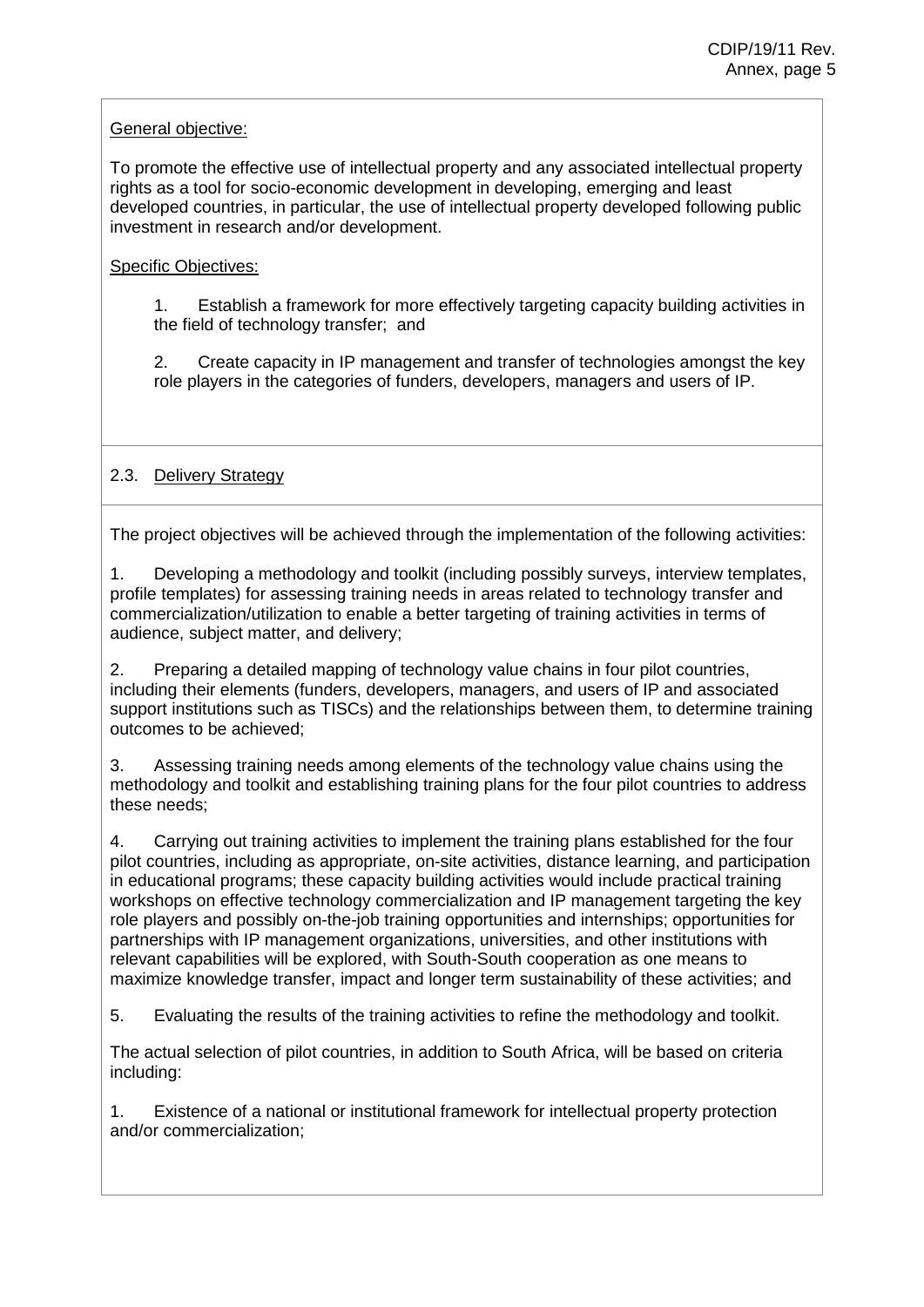2. Need for understanding of IP and associated IP protection strategies, with an advantage being the ability to align the protection strategy to the technology type; and

3. Ability of the local beneficiaries and their respective governments to effectively implement the project.

Member States interested in participating in the project as pilot countries will submit a proposal containing the following elements:

(a) Indication of lead agency/institution responsible for coordinating country-level activities in coordination with the WIPO Secretariat (e.g., national IP office, national technology transfer or technology commercialization authority; research and/or educational institutions);

(b) Brief description of the IP protection and needs for technology transfer/commercialization in the country, and the prevailing environment that would benefit through participation in the project (e.g., research and development capabilities, IP of national importance, emerging SMMEs, etc.); and

(c) Capacity of the lead agency/institution and other stakeholders to continue with the implementation of the proposed strategies, once the current project is concluded.

The above-mentioned selection process will enable the project team (lead agency/institution at country level and WIPO project management team) to assess the commitment and the actual capacities of prospective candidates to invest time and resources in the process.

Cooperation with other stakeholders

In the strategic implementation of the project, and the desire for the long-term sustainability of the outcomes, synergies will be sought, where appropriate, with programs, projects and initiatives of relevant stakeholders and, where appropriate, with other UN Agencies, within their respective mandates.

The outcomes of this project, where appropriate, will be shared with other Member States, in order to facilitate effective sharing of technology transfer best practices.

### 2.4 Risks and mitigation strategies

*Risks*

Human resource turnover among beneficiaries of training activities

*Risk mitigation strategy*

Focus on training of trainers and support institutions such as TISCs to enable local support and minimize impact of turnover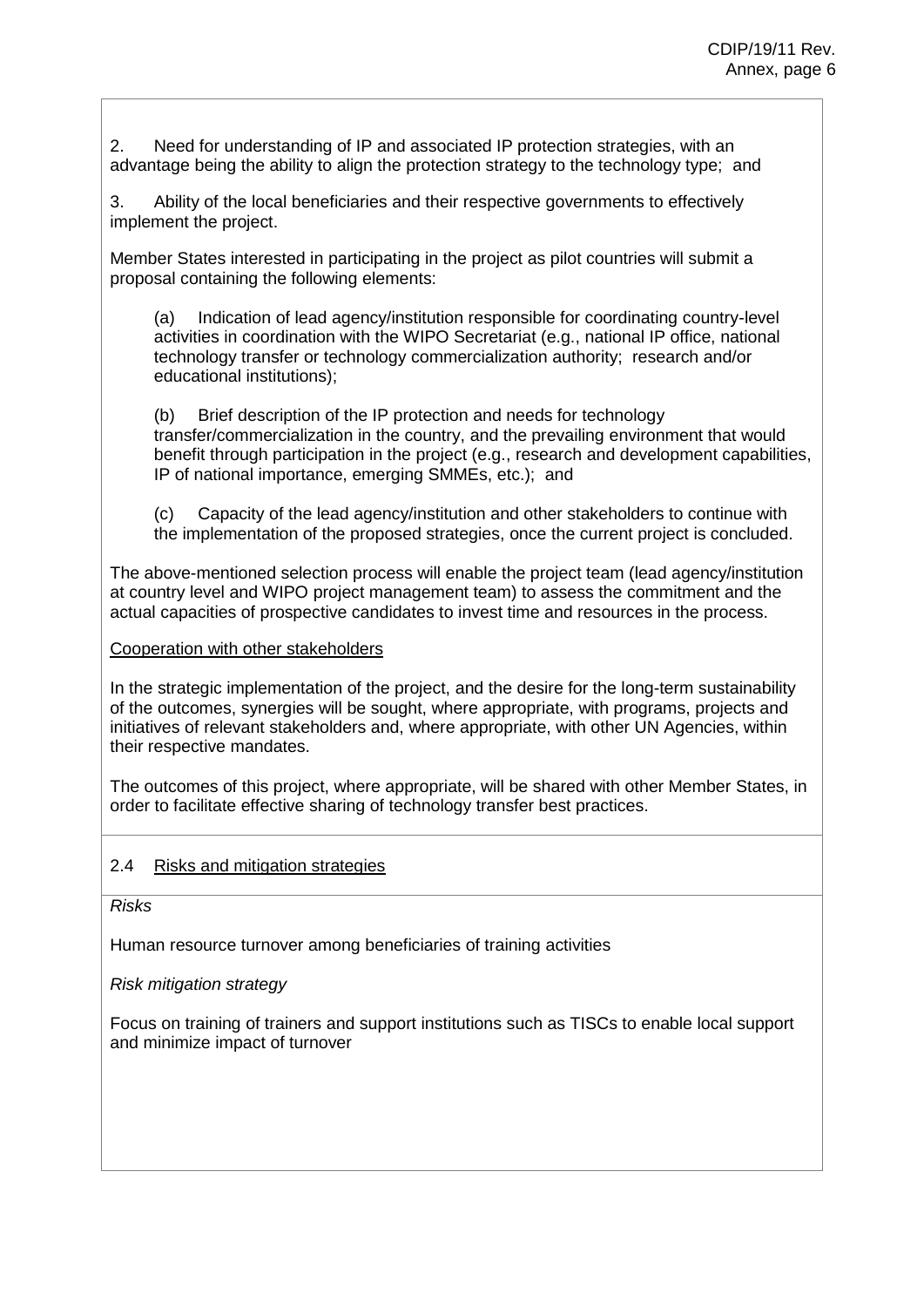### 3. REVIEW AND EVALUATION

### 3.1. Project Review Schedule

The project will be reviewed once a year with a progress report submitted to the CDIP. At the end of the project, an independent evaluation will be carried out and its report submitted to the CDIP.

#### 3.2. Project Self-Evaluation

In addition to the project self-evaluation, an independent evaluation will be undertaken for the project.

| <b>Project Outputs</b>                                                         | <b>Indicators of Successful Completion</b><br>(Output Indicators).               |
|--------------------------------------------------------------------------------|----------------------------------------------------------------------------------|
| 1. Provision of assessment training<br>needs methodology and toolkit           | Delivery of first finalized draft of the methodology and<br>toolkit by mid-2018. |
| 2. Mapping of technology value<br>chains in four pilot countries               | Delivery of mapping by mid-2018.                                                 |
| 3. Establishment of a training plan<br>according to assessed training<br>needs | Delivery of training plan by end of 2018.                                        |
| 4. Implementation of training<br>activities according to training plan         | Completion of training by the end of 2019.                                       |
| 5. Evaluation and refining of<br>methodology and toolkit                       | Delivery of refined methodology and toolkit by end of<br>first quarter of 2020.  |

| Project Objective(s)                                                                                                                                                             | Indicator(s) of Success in Achieving Project Objective<br>(Outcome Indicators)                                                                                   |
|----------------------------------------------------------------------------------------------------------------------------------------------------------------------------------|------------------------------------------------------------------------------------------------------------------------------------------------------------------|
| 1. Establish a framework for more<br>effectively targeting capacity<br>building activities in the field of<br>technology transfer.                                               | Survey participants indicating that the capacity building<br>is aligned with their priorities and needs (target 60%)                                             |
| 2. Create capacity in IP<br>management and transfer of<br>technologies amongst the key role<br>players in the categories of<br>funders, developers, managers<br>and users of IP. | Survey participants considering that their knowledge<br>and skills in the areas of IP management and transfer<br>of technology have been increased (target: 60%) |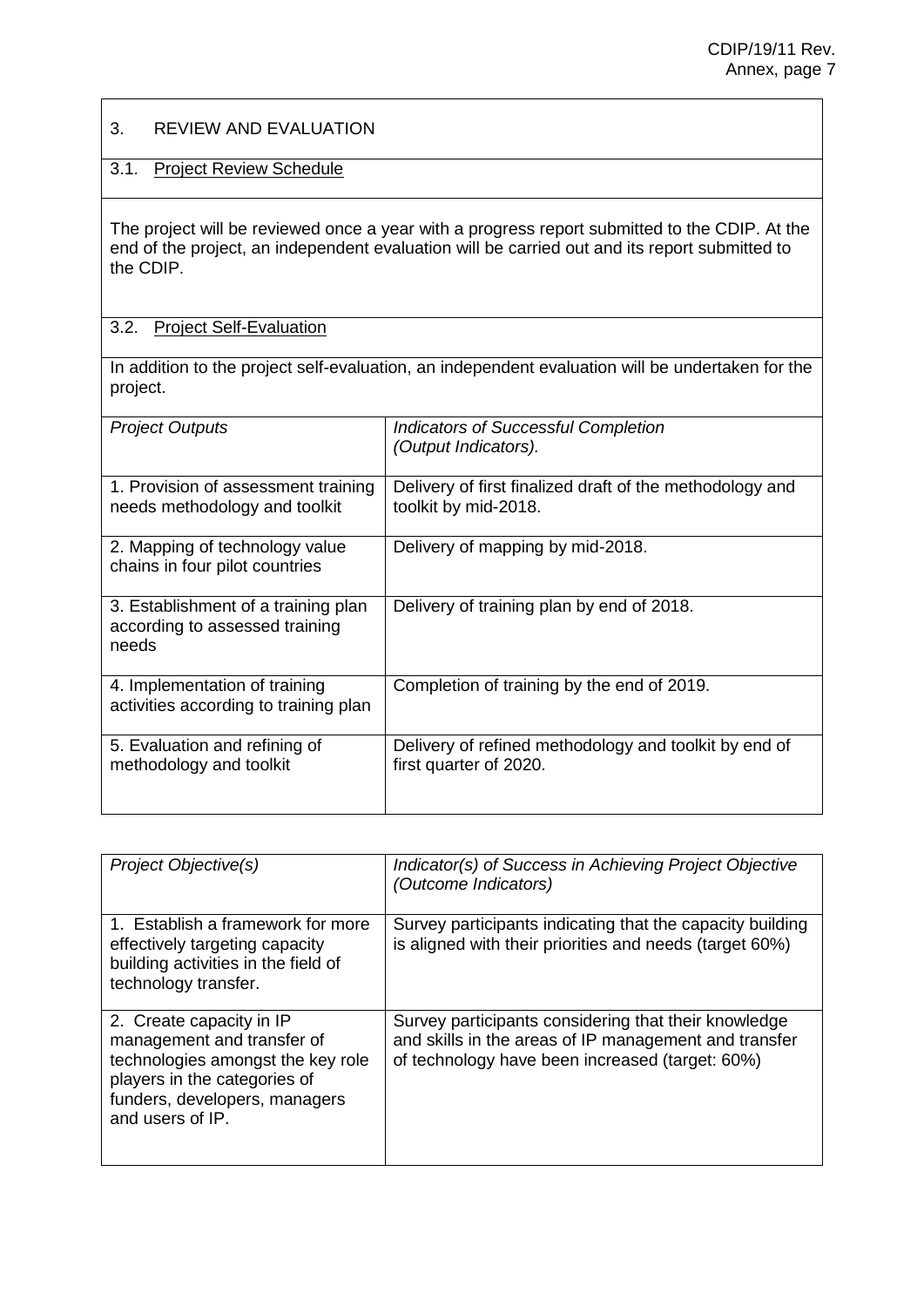## 4. Total RESOURCES BY RESULTS

## (a) Year 2017

|                                                                                              | (Swiss francs)   |                   |                  |                   |              |  |
|----------------------------------------------------------------------------------------------|------------------|-------------------|------------------|-------------------|--------------|--|
| <b>Project outputs</b>                                                                       | 2017             |                   | <b>Total</b>     |                   | <b>Total</b> |  |
|                                                                                              | <b>Personnel</b> | Non-<br>personnel | <b>Personnel</b> | Non-<br>personnel |              |  |
| Recruitment: project<br>coordinator; training needs<br>assessment expert; country<br>experts |                  |                   |                  |                   |              |  |
|                                                                                              |                  |                   | -                |                   | -            |  |
| <b>Total</b>                                                                                 |                  |                   |                  |                   |              |  |

### (b) Biennium 2018-2019\*

|                                                                             |                  | (Swiss francs)    |                          |                   |                  |                   |              |  |
|-----------------------------------------------------------------------------|------------------|-------------------|--------------------------|-------------------|------------------|-------------------|--------------|--|
| <b>Project outputs</b>                                                      | 2018             |                   | 2019                     |                   | <b>Total</b>     |                   | <b>Total</b> |  |
|                                                                             | <b>Personnel</b> | Non-<br>personnel | <b>Personnel</b>         | Non-<br>personnel | <b>Personnel</b> | Non-<br>personnel |              |  |
| Assessment training needs<br>methodology and toolkit                        | 30,000           | 27,000            | $\overline{\phantom{0}}$ |                   | 30,000           | 27,000            | 57,000       |  |
| Mapping of technology<br>value chains in four pilot<br>countries            | 30,000           | 30,000            | $\overline{\phantom{a}}$ |                   | 30,000           | 30,000            | 60,000       |  |
| Establishment of a training<br>plan according to assessed<br>training needs | 60,000           | 60,000            | $\overline{\phantom{a}}$ |                   | 60,000           | 60,000            | 120,000      |  |
| Training implementation                                                     |                  |                   | 120,000                  | 152,000           | 120,000          | 152,000           | 272,000      |  |
| <b>Total</b>                                                                | 120,000          | 117,000           | 120,000                  | 152,000           | 240,000          | 269,000           | 509,000      |  |

\* Subject to approval by the Program and Budget Committee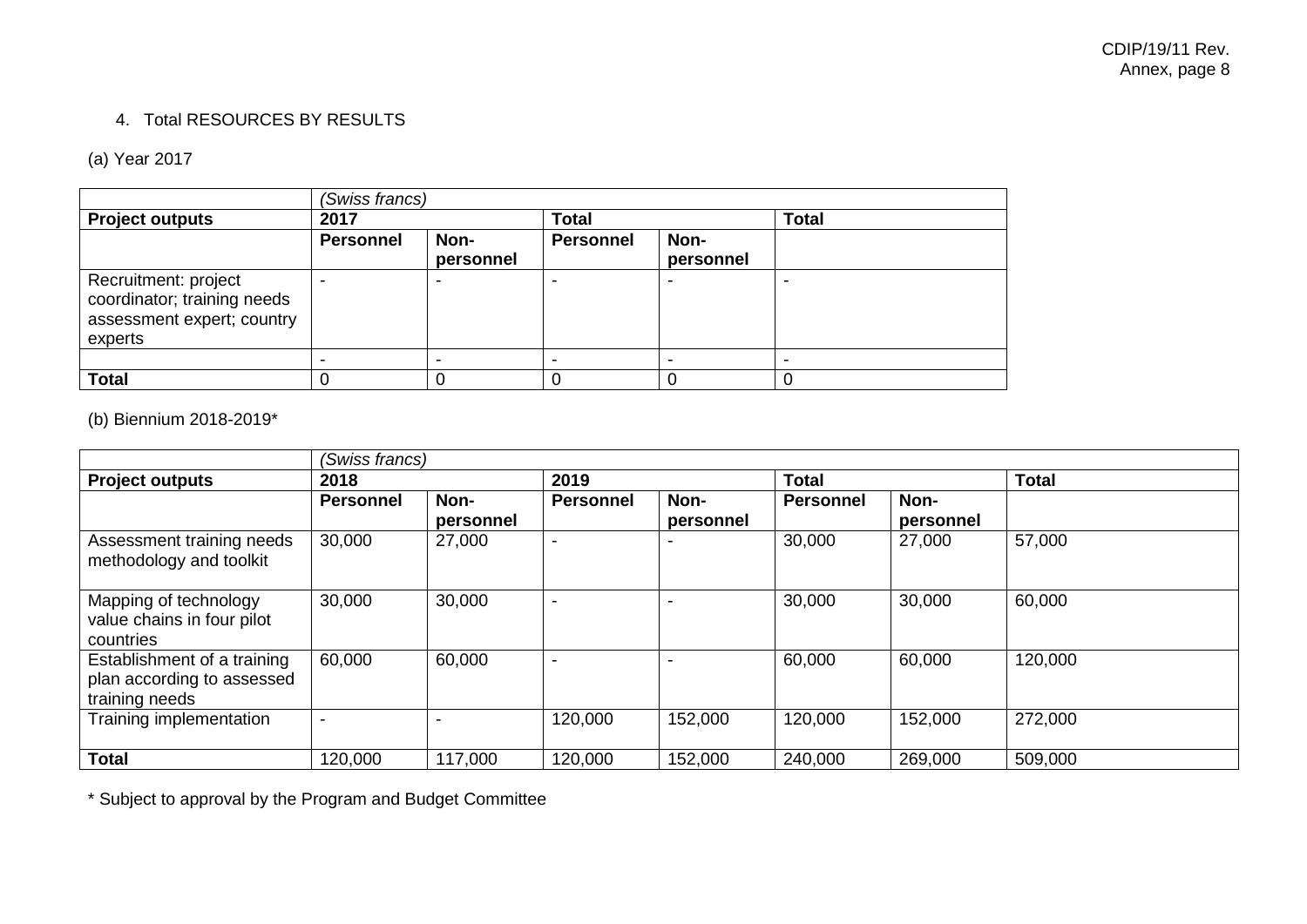# (c) Year 2020\*\*

|                            | (Swiss francs)   |           |                  |           |              |  |
|----------------------------|------------------|-----------|------------------|-----------|--------------|--|
| <b>Project outputs</b>     | 2020             |           | Total            |           | <b>Total</b> |  |
|                            | <b>Personnel</b> | Non-      | <b>Personnel</b> | Non-      |              |  |
|                            |                  | personnel |                  | personnel |              |  |
| Evaluation and refining of | 30,000           | 45,000    | 30,000           | 45,000    | 75,000       |  |
| methodology and toolkit    |                  |           |                  |           |              |  |
|                            |                  |           |                  |           |              |  |
| <b>Total</b>               | 30,000           | 45,000    | 30,000           | 45,000    | 75,000       |  |

\*\* Subject to approval by the Program and Budget Committee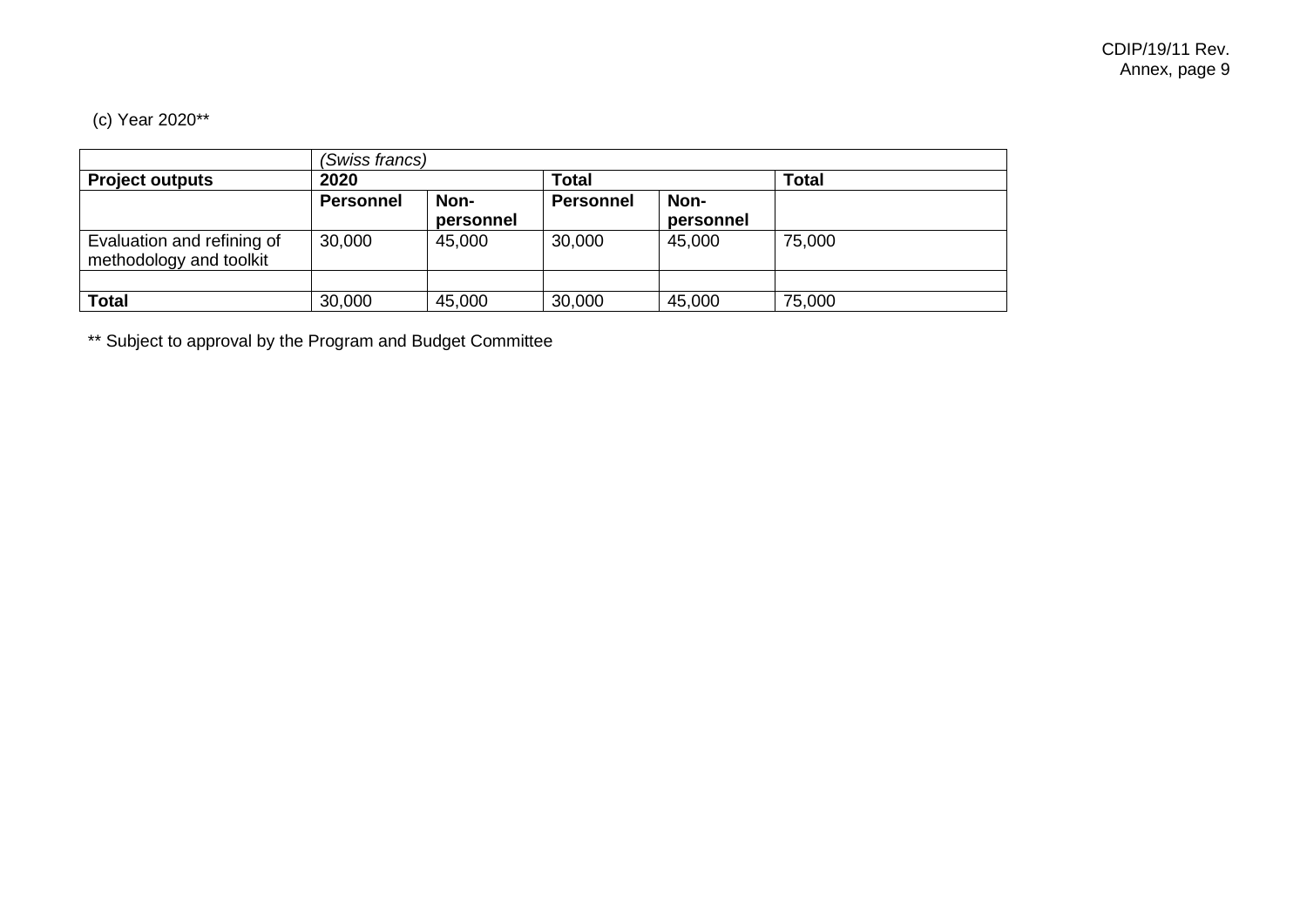## 5. NON-PERSONNEL RESOURCES BY COST CATEGORY

## (a) Year 2017

| (Swiss francs)                                       |                                 |                                                              |                   |                                                            |                                                       |              |
|------------------------------------------------------|---------------------------------|--------------------------------------------------------------|-------------------|------------------------------------------------------------|-------------------------------------------------------|--------------|
| <b>Activities</b>                                    |                                 | <b>Travel and Fellowships</b><br><b>Contractual Services</b> |                   |                                                            |                                                       | <b>Total</b> |
|                                                      | <b>Staff</b><br><b>Missions</b> | Third-party<br><b>Travel</b>                                 | <b>Publishing</b> | <b>Individual</b><br><b>Contractual</b><br><b>Services</b> | <b>Other</b><br><b>Contractual</b><br><b>Services</b> |              |
| Assessment training needs<br>methodology and toolkit | $\overline{\phantom{0}}$        |                                                              |                   |                                                            |                                                       |              |
| <b>Total</b>                                         |                                 |                                                              |                   |                                                            |                                                       |              |

## (b) Biennium 2018-2019\*

|                                                                             | (Swiss francs)                  |                                     |                             |                                                            |                                                       |         |  |  |
|-----------------------------------------------------------------------------|---------------------------------|-------------------------------------|-----------------------------|------------------------------------------------------------|-------------------------------------------------------|---------|--|--|
| <b>Activities</b>                                                           | <b>Travel and Fellowships</b>   |                                     | <b>Contractual Services</b> | <b>Total</b>                                               |                                                       |         |  |  |
|                                                                             | <b>Staff</b><br><b>Missions</b> | <b>Third-party</b><br><b>Travel</b> | <b>Publishing</b>           | <b>Individual</b><br><b>Contractual</b><br><b>Services</b> | <b>Other</b><br><b>Contractual</b><br><b>Services</b> |         |  |  |
| Assessment training needs<br>methodology and toolkit                        |                                 |                                     |                             | 27,000                                                     |                                                       | 27,000  |  |  |
| Mapping of technology value<br>chains in four pilot countries               |                                 |                                     |                             | 30,000                                                     |                                                       | 30,000  |  |  |
| Establishment of a training<br>plan according to assessed<br>training needs |                                 |                                     |                             | 60,000                                                     |                                                       | 60,000  |  |  |
| Training implementation                                                     | 64,000                          | 64,000                              |                             | -                                                          | 24,000                                                | 152,000 |  |  |
| <b>Total</b>                                                                | 64,000                          | 64,000                              |                             | 117,000                                                    | 24,000                                                | 269,000 |  |  |

\* Subject to approval by the Program and Budget Committee.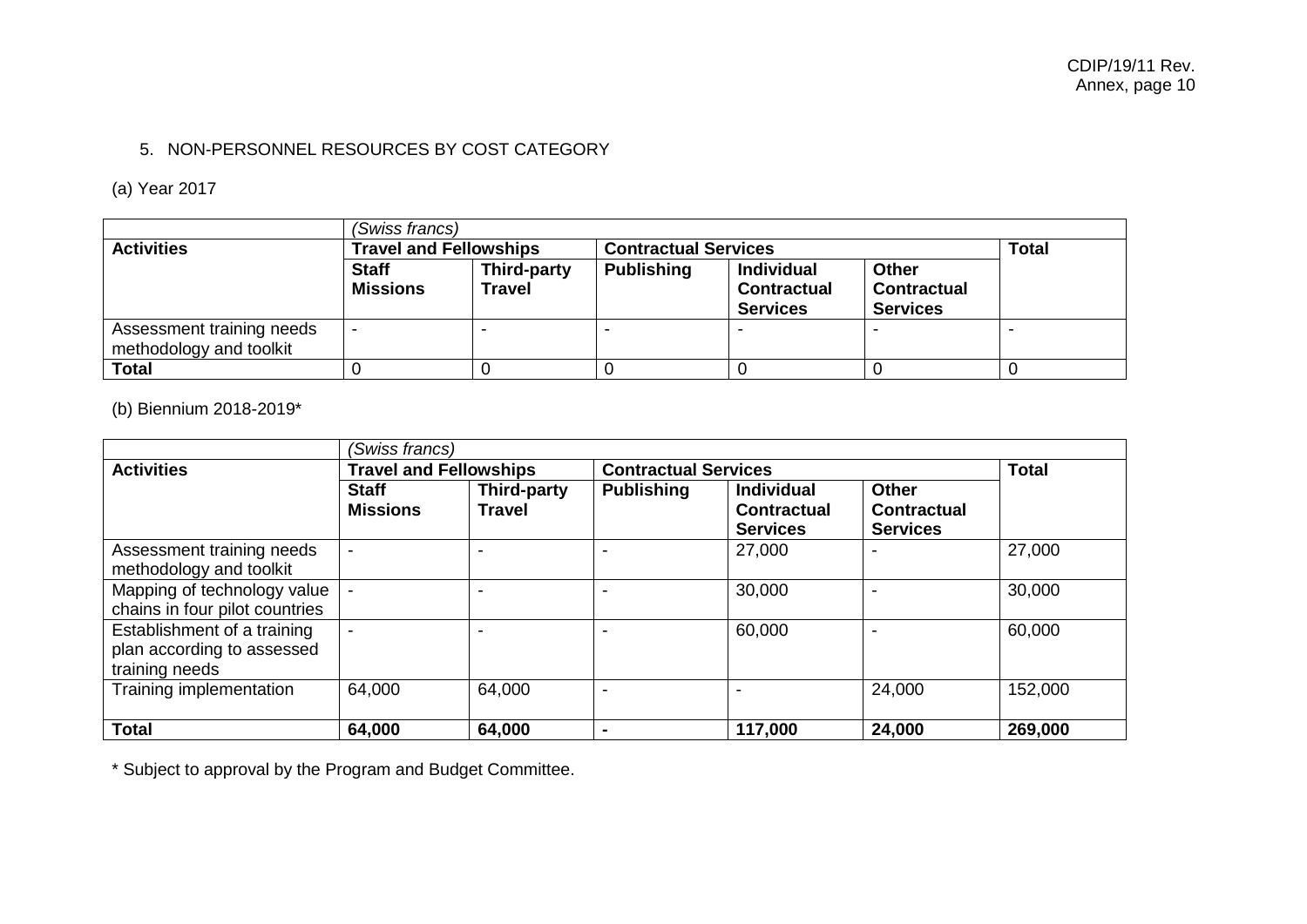# (c) Year 2020\*\*

|                                                       | (Swiss francs)                  |                              |                             |                                                            |                                                       |        |  |
|-------------------------------------------------------|---------------------------------|------------------------------|-----------------------------|------------------------------------------------------------|-------------------------------------------------------|--------|--|
| <b>Activities</b>                                     | <b>Travel and Fellowships</b>   |                              | <b>Contractual Services</b> |                                                            | <b>Total</b>                                          |        |  |
|                                                       | <b>Staff</b><br><b>Missions</b> | Third-party<br><b>Travel</b> | <b>Publishing</b>           | <b>Individual</b><br><b>Contractual</b><br><b>Services</b> | <b>Other</b><br><b>Contractual</b><br><b>Services</b> |        |  |
| Evaluation and refining of<br>methodology and toolkit | -                               |                              |                             | 45,000                                                     |                                                       | 45,000 |  |
| Total                                                 |                                 |                              |                             | 45,000                                                     |                                                       | 45,000 |  |

\*\* Subject to approval by the Program and Budget Committee.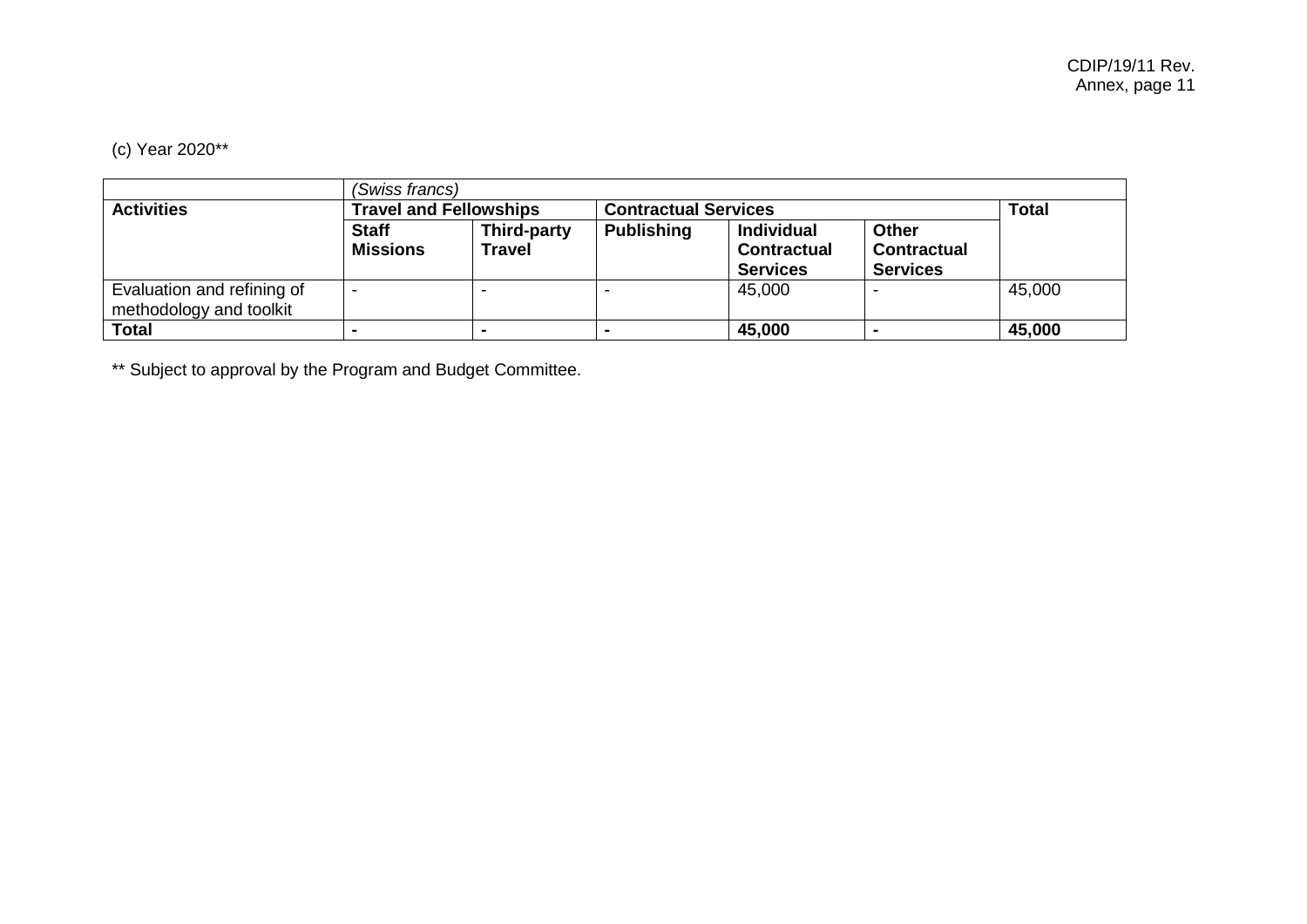## 6. IMPLEMENTATION TIMELINE

### a) Year 2017

| <b>Activity</b>                               | Quarters 2017 |                            |     |       |  |
|-----------------------------------------------|---------------|----------------------------|-----|-------|--|
|                                               | ⊿st           | $\mathsf{D}^{\mathsf{nd}}$ | ord | 4 U I |  |
| Recruitment (project<br>coordinator; training |               |                            | y   |       |  |
| needs assessment<br>expert; country experts)  |               |                            |     |       |  |

## (b) Biennium 2018-2019\*

| <b>Activity</b>                                                             | Quarters 2018 |                 |                 |                 | <b>Quarters 2019</b> |                   |                 |                 |
|-----------------------------------------------------------------------------|---------------|-----------------|-----------------|-----------------|----------------------|-------------------|-----------------|-----------------|
|                                                                             | ⊿ st          | 2 <sup>nd</sup> | 3 <sup>rd</sup> | 4 <sup>th</sup> | 4 St                 | $2^{nd}$          | 3 <sup>rd</sup> | 4 <sup>th</sup> |
| Assessment training<br>needs methodology and<br>toolkit                     | x             | $\times$        | -               | -               | ۰                    |                   | -               |                 |
| Mapping of technology<br>value chains in four pilot<br>countries            | X             | X               |                 |                 |                      |                   |                 |                 |
| Establishment of a<br>training plan according to<br>assessed training needs |               |                 | x               | X               |                      |                   |                 |                 |
| Training implementation                                                     |               |                 |                 |                 | X                    | $\mathbf{v}$<br>ᄉ | X               | X               |

\* Subject to approval of the project budget by the Program and Budget Committee.